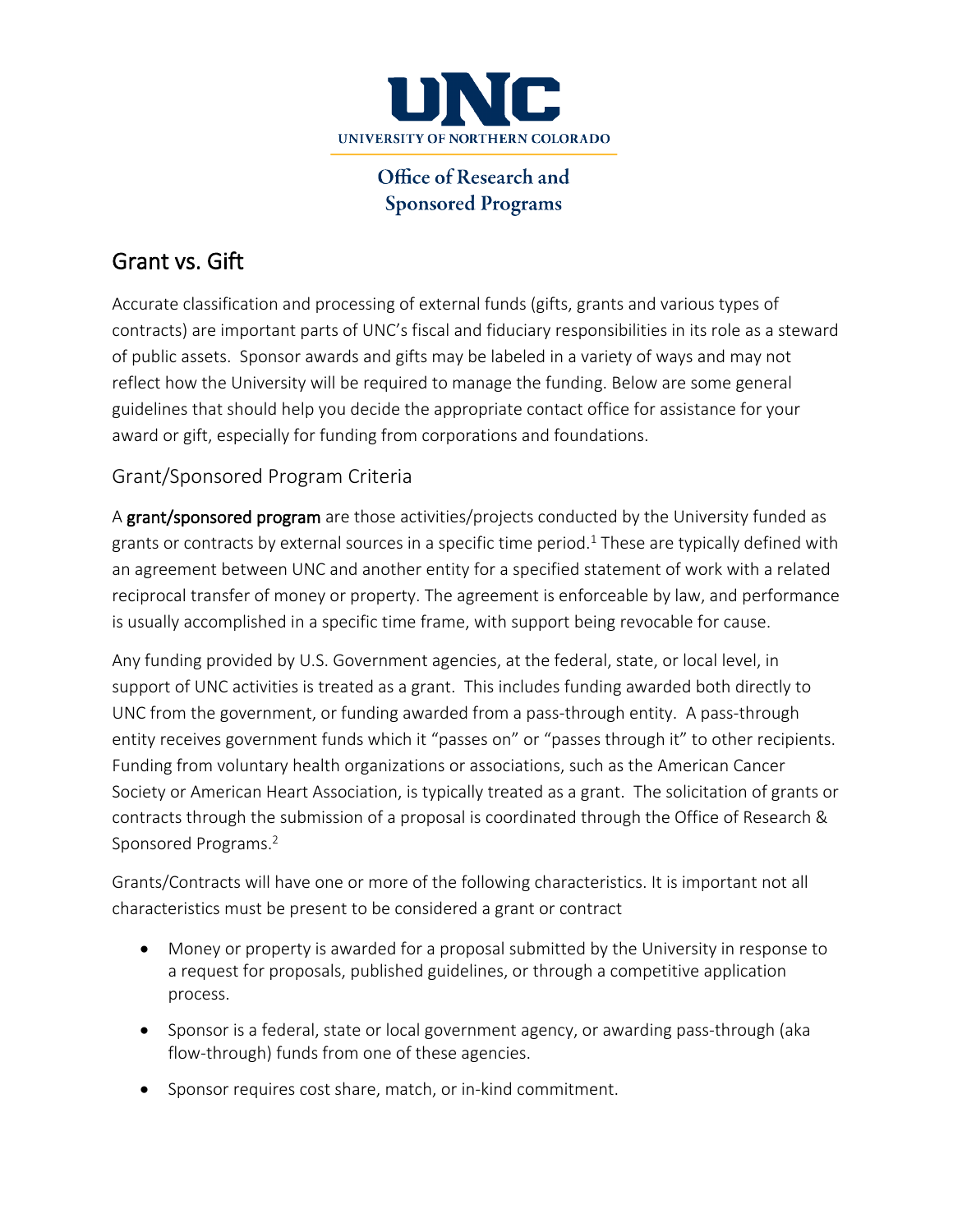- Money or property is to match a government-funded project.
- The application process includes a detailed, line item budget.
- The award is a contract, cooperative agreement, inter-agency agreement, consortium agreement, grant, sub grant or subcontract.
- Money or property is awarded for the purpose of research, program development/operation, curriculum development, training, community service, planning or some other specific activity.
- The award is for a specific scope of work with a specified performance period or completion date.
- The project requires a legal contract (e.g. non-disclosure agreement, confidentiality agreement, data use agreement) or review by a university compliance committee for use of human subjects, animal subjects, or recombinant or synthetic DNA/RNA (i.e. IRB, IACUC, IBC) .
- The award includes budget restrictions (e.g., prior approval for re-budgeting and restrictions for certain budget categories).
- Detailed billing, separate accounting procedures, and/or regular reporting of expenditures are required.
- Unexpended funds must be returned to the sponsor at the end of the project period.
- The sponsor requires external audits, detailed technical, financial, or property reports or other deliverables.
- The award contains provisions such as: publication restrictions, rights to tangible and intangible assets, allowable and unallowable costs, indemnification and hold harmless clauses, protection of proprietary or confidential information, penalties, termination, etc.

For assistance with grants/sponsored awards, contact [orsp@unco.edu.](mailto:orsp@unco.edu)

#### Gift Criteria

A gift is the voluntary, non-reciprocal transfer of money or property from a donor to an institution. The donor may be an individual, a corporation or a non-profit organization. The donor does not expect anything of value in return other than recognition and does not have control over expenditure of the funds. A gift may meet the interests of the donor and can be restricted or unrestricted. A restricted gift is a contribution designated for a specific purpose, program, or project. If the donor does not specify any restrictions, the gift is unrestricted and the institution allocates the funds at its own discretion. Only the Office of Development may accept gifts on behalf of the University.2

Gifts have some or all of the following characteristics:

• The money or property is from an individual.